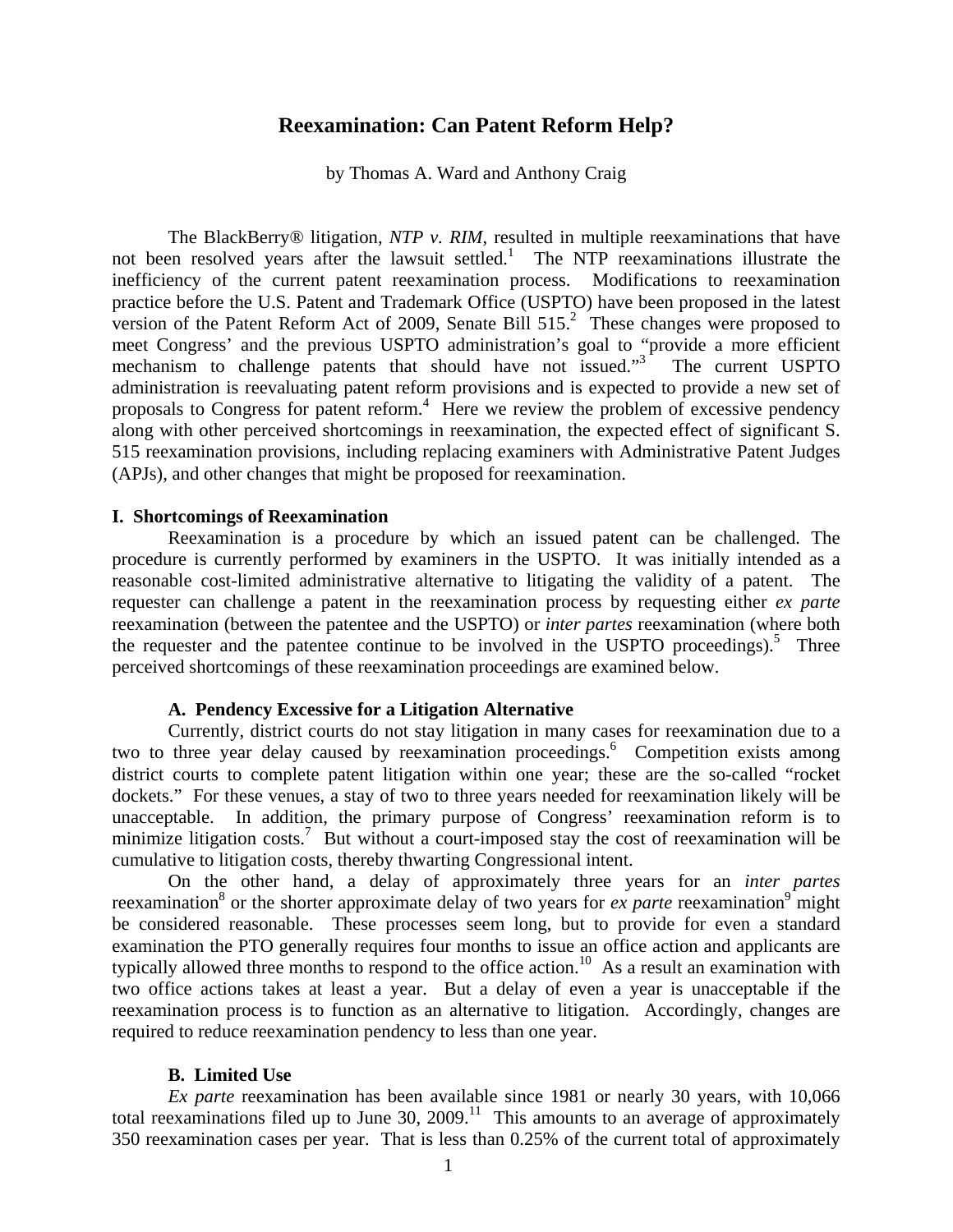158,000 patents issuing per year in the last two years.12 The number of *inter partes* reexamination filings is even lower, with on average less than 70 cases per year since it began in  $1999<sup>13</sup>$  In contrast, the average use of patent opposition proceedings in Europe is approximately 6% of the patents issuing.14 Based on these statistics, the number of U.S. reexaminations appears to be exceedingly low.

Statistical comparison of reexaminations to all issued patents may be flawed, however, because the comparison ignores the importance of the patents reexamined. A better comparison factor might be to lawsuits filed, because lawsuits highlight economically valuable patents.<sup>15</sup> The number of patent lawsuits per year from 1989 to 1998 was approximately  $1,000$ .<sup>16</sup> This indicates that approximately 0.6% of issued patents were litigated. Compared to the approximately 10,000 lawsuits filed between 1989 and 1998, the 3,563 reexaminations filed from 1989 to 1998 represent 36% of patent litigations.<sup>17</sup> This comparison suggests that the number of reexaminations is not unreasonably low and reinforces the argument that comparing the number of reexaminations to all patents issued may be logically flawed.

 As noted above, 6% of all European patents issued are opposed, which indicates that U.S. reexamination filings are exceptionally low compared to European oppositions. But the statistical comparison to Europe might not be relevant. European opposition offers a common forum to challenge validity, as opposed to litigation in multiple countries throughout Europe. U.S. patent litigation, of course, is not done state-by-state. So, pursuing reexamination in a single forum as an alternative to multi-forum litigation is not a consideration in the U.S.

## **C. Standard for Granting Reexamination Too Low to Prevent Abuse**

 The threshold determined by the USPTO that will indicate whether a reexamination will be ordered after a request is filed is whether a Substantial New Question of Patentability (SNQP) exists.<sup>18</sup> Whether this SNQP threshold standard is set too low remains an issue. A SNQP is found by the PTO in over 90% of all reexamination requests filed. A SNQP is found for 92% of requests for *ex parte* reexaminations.19 For *inter partes* reexaminations the SNQP rate is even higher at 95%.<sup>20</sup> Such high rates of granting a SNOP encourages a defendant who primarily wants to delay litigation to readily file for reexamination and demand a stay to obtain the delay. Also, the high rate of finding a SNQP encourages a third party who primarily desires to harass a patent owner to pursue unreasonable reexaminations.

Increasing the SNQP standard may be warranted to reduce the over 90% grant rate. In reports to Congress for consideration in enacting patent reform legislation, a view has been espoused that the over 90% grant rate is too high for a threshold that acts to protect patentees "from having to respond to, or participate in unjustified reexaminations."<sup>21</sup> A more recent commentator agreed, stating "[a]nd by itself, the speed of the reexamination order offers little advantage over litigation; the test for ordering reexamination – 'a substantial new question of patentability' – is so broad, a reexamination order by itself has little substantive import."<sup>22</sup>

The use of statistics to indicate an over 90% SNQP determination rate as unreasonably high, however, might be logically flawed. This argument is similar to the argument that statistics indicating a 0.25% filing rate relative to the number of patents issued is unreasonably low. The 90% acceptance rate for a SNQP is applied to the approximately 400 reexamination requests filed each year, not to every patent issued. For a third party requester, there is a substantial risk to filing unwarranted reexamination requests. The third party requester can be exposing himself to a risk that the patent owner will sue in response. The third party requester in *inter partes* reexamination is also taking a chance that estoppel will be applied to prevent an invalidity argument in court based on the same reference considered in the reexamination.<sup>23</sup> Accordingly, the SNQP number might be considered reasonable.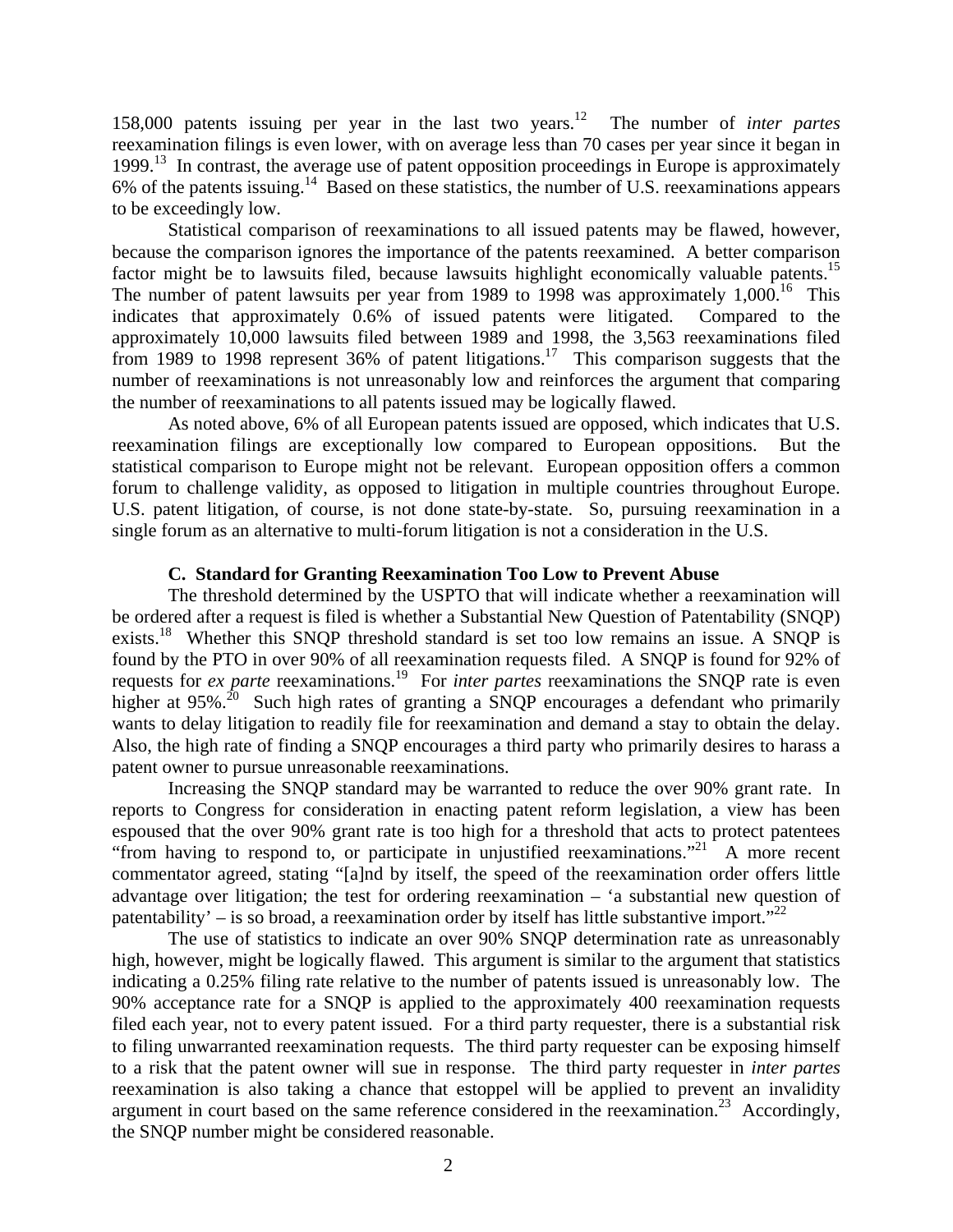Considering the advantage that reexamination can provide in litigation, the temptation of abusing reexamination may still warrant steps to lower the rate of finding an SNQP from 90% even if the number is statistically reasonable. The number of filings of reexaminations in response to filings in district court of patent infringement proceedings and the increasing numbers of stays that courts are issuing all testify to the enormous tactical advantage that reexamination represents to defendants.<sup>24</sup> The reexamination process has become a one-two combination punch: if the court issues a stay, then the potentially infringing defendant has (1) at least minimized and delayed his litigation costs, while (2) maintaining a forum with the power to cancel one or more of the patent claims. The concurrent reexamination may also prove worthwhile at the appellate phase even if the court does not stay the litigation.<sup>25</sup>

# **II. Proposed Patent Reform Changes**

 Significant changes in S. 515 relate primarily to *inter partes* reexamination practice and include: (1) having *inter partes* reexaminations heard by an administrative patent judge (APJ); and (2) prohibiting *inter partes* reexamination once a final judgment is entered by a district court.<sup>26</sup> We consider whether these patent reform legislation provisions as well as a change to the SNQP standard for ordering reexamination will address the shortcomings discussed above.

# **A. Administrative Patent Judge**

 At first glance, the S. 515 provision of appointing an APJ does not appear to improve the reexamination process. The USPTO already has a specialized central reexamination unit ("CRU") to handle reexaminations. The CRU has 58 examiners, with an average experience level of over 18 years.<sup>27</sup> Replacing these highly experienced CRU examiners with APJs does not appear to be more efficient. However, considering the average of a more than three-year pendency for *inter partes* reexaminations, some change is required to encourage stays in litigation in "rocket docket" jurisdictions. A significant time savings could result from eliminating the examination performed by the CRU examiners and replacing it with an adversarial proceeding with an APJ who only rules on matters raised and does not reexamine the application.

 Included in the over three-year pendency of *inter partes* reexaminations is the limited 30 to 60 day response period provided to the patent owners and requesters, whereas the USPTO response time is not fixed.<sup>28</sup> The USPTO's delay thus causes most of the reexamination delay.

With an APJ procedure set according to S. 515, the requester and patent owner would each file contentions and remarks within a two-month time period.<sup>29</sup> If the APJ could then rule on these contentions within two months, the proceedings could be terminated within six months. Although some proposals allow the APJ discretion to send the case to an examiner,<sup>30</sup> to maintain a six-month average we recommend that further examination be provided only through reissue. Reissue is the process that currently can be used to terminate reexamination proceedings if claim amendments are needed but no longer allowed in reexamination.<sup>31</sup> Because any amendments may arguably justify an examination, particularly to consider 35 U.S.C. § 103 issues, we suggest under one scenario that 35 U.S.C. § 314(a) be amended so that the APJ does not consider the merits of any patentee amendments to the claims. The patentee would be left to resolve through the reissue procedure, after surrender of the patent, whether amended claims would be allowed. Such an APJ procedure could result in significant timesavings. If APJ actions could be resolved in six months, the incentive for a district court to stay proceedings would be significantly enhanced.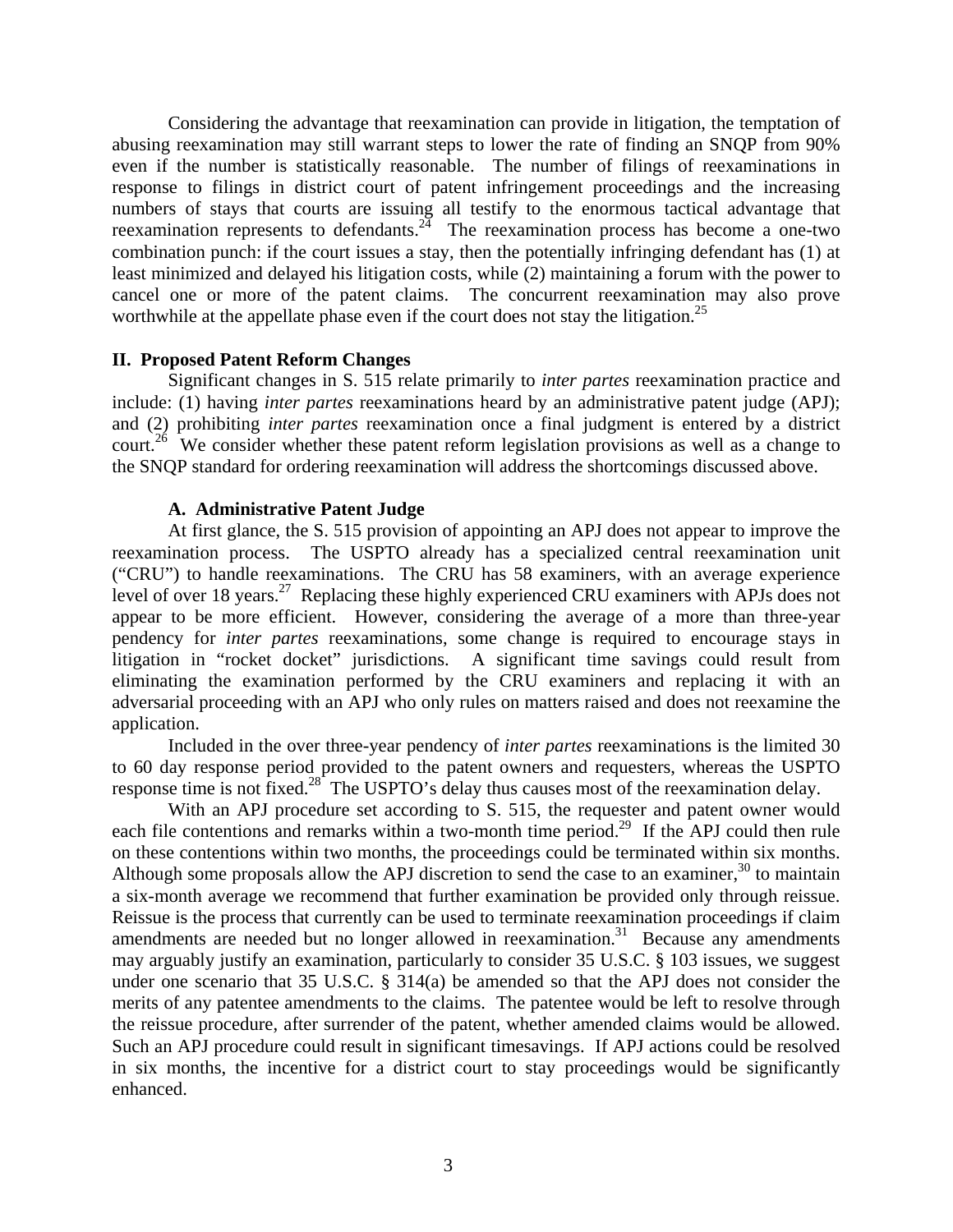## **B. District Court Judgment or Settlement Terminating Reexamination**

 The S. 515 provision prohibiting *inter partes* reexamination once a final judgment is entered by a district court will also address reexamination pendency.<sup>32</sup> Over 65% of all *inter partes* reexaminations are involved in litigation.<sup>33</sup> However, the majority of district court actions settle before a final judgment is entered. With on average less than 70 *inter partes* reexaminations filed per year, prohibiting those *inter partes* reexaminations with a district court judgment will likely have minimal impact, perhaps affecting one or two reexaminations per year.

 Terminating reexamination proceedings upon settlement might provide a better alternative. Ending reexamination upon settlement is proposed in patent reform legislation for the new post-grant review.<sup>34</sup> Storied cases like *NTP v. RIM*, that have resulted in multiple reexaminations that continued for years after litigation settled, show that this alternative might significantly reduce reexamination pendency. However, terminating reexamination proceedings upon settlement gives the litigants power to leave patentability issues unresolved. Potentially invalid patents remaining valid would not be in the public's interest. But invalidity issues raised in litigation similarly remain unresolved upon settlement of the litigation. Thus, whether to include such a settlement provision in patent reform litigation will require balancing the public's interest against the burden on the patent office.

#### **C. Changing the Standard for a Substantial New Question of Patentability**

 Although S. 515 does not address the threshold for determining a SNQP, a provision could be introduced to raise the standard for a SNQP to reduce the over 90% finding rate in order to prevent abuse. This could be accomplished by reintroducing the presumption of validity or by otherwise imposing a higher threshold criterion for the SNQP.

 Still, if the threshold for a SNQP standard is raised, a problem remains: there is no mechanism by which a patent owner can appeal if a finding of a SNQP is made. The question of whether a SNQP is raised is currently policed internally by the USPTO. In fact the reexamination process itself is typically relied upon by both the USPTO and the patent owner to resolve whether the SNQP determination was incorrect. As Chisum points out for determination of a SNQP, "[t]he object is to determine whether a new question has been raised not to resolve that question."35 Once the reexamination portion begins, the patentee must rebut that question, and can actually do so in 25% of the instances.<sup>36</sup>

 Even in an *ex parte* reexamination where the patent owner does have the ability to respond to the granting of a SNQP, the PTO procedure discourages objection to a finding of a SNQP. This is because in *ex parte* reexamination, a response by the patent owner to the SNQP determination allows the requester to also enter a response.<sup>37</sup> Since the patent owner usually desires *ex parte* reexamination to avoid comments from a requester, the patent owner is motivated to not enter a response to the SNQP grant and wait to enter any comment until a first office action response. Thus, a mechanism by which a patent owner could potentially reduce the grant rate of the SNQP is typically bypassed to prevent further empowering the requester.

 But steps to increase the threshold for a SNQP rate, such as use of the presumption of validity in reexamination proceedings, have continually been left out of legislation. Currently the original patent examiner is given no deference in reexamination as opposed to the presumption of validity that is applied to a patent when invalidity is asserted as a defense in litigation.<sup>38</sup> Some deference to the original patent examiner, at least to the degree the question is cumulative to the question already considered by the original examiner, could lower the rate at which a SNQP is granted.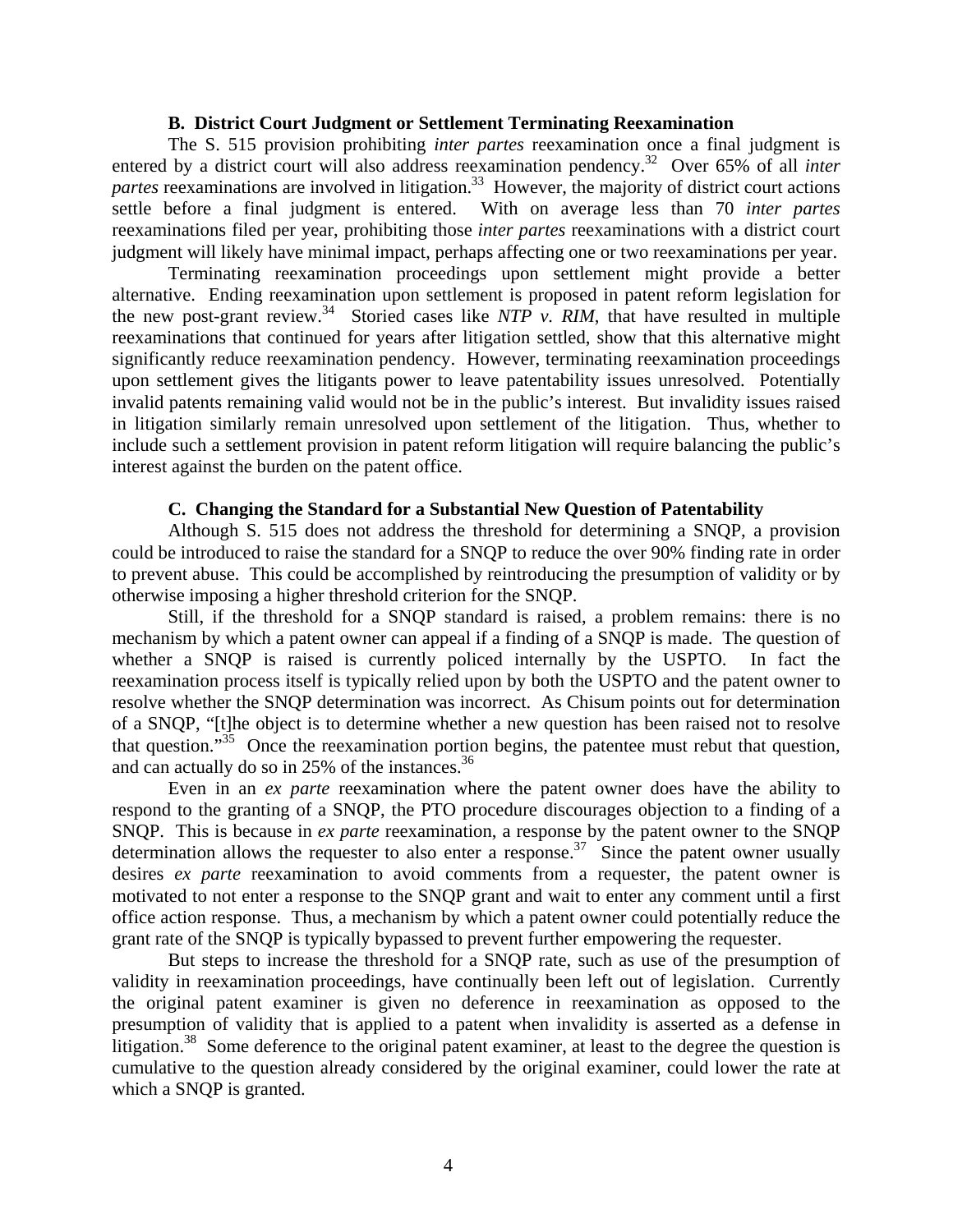### **III. Conclusion**

 $\overline{a}$ 

In summary, Congress' goal "to provide a more efficient mechanism to challenge patents that should have not issued" could be realized by introducing an APJ to provide a reexamination process with a limited pendency of six months. If the APJ does not examine cases and relies upon the opposing parties to brief the issues, a significant timesaving process could result. The S. 515 provision prohibiting reexamination after a district court judgment, or a similar provision to prohibit reexamination after litigation settlement, enacted together with the use of an APJ, could further address the problem of pendency. To prevent abuse of the reexamination process, Congress should further consider steps to raise the standard for granting reexamination requests, such as introducing a presumption of validity.

www.uspto.gov/web/patents/documents/ex\_parte.pdf, accessed January 25, 2010.<br><sup>10</sup> MPEP 710.02(b); American Inventor's Protection Act of 1999 (AIPA) allowing PTO Examiners four months.<br><sup>11</sup> *Ex Parte* Reexamination. *supra* 

http://www.uspto.gov/patents/process/search//issuyear.jsp, years 2009 and 2008, accessed January 25, 2010.<br><sup>13</sup> Inter Partes Reexamination, *supra* note 8.<br><sup>14</sup> European Patent Office website, *Revision of the EPC: limitat* 

http://documents.epo.org/projects/babylon/eponet.nsf/0/17CCA144861F7BC0C12572800038E805/\$File/capl\_9902 9\_en.pdf, August 11, 1999, accessed January 25, 2010.<br><sup>15</sup> Allison, J.R. et al., *Valuable Patents*, The Georgetown Law Journal, Vol. 92, Issue 3, March 2004.

http://www.uscourts.gov/judbus2007/JudicialBusinespdfversion.pdf, accessed January 25, 2010.<br><sup>18</sup> 37 C.F.R. §§ 1.510, 1.923.<br><sup>19</sup> *Ex Parte* Reexamination, *supra* note 9.

<sup>&</sup>lt;sup>1</sup> McKeown, S., *NTP v. RIM: The Ghost of Christmas Past*, BNA's Patent, Trademark & Copyright Journal, Nov. 27, 2009 (*NTP v. RIM* settled for \$612 million in 2006, and only as recently as Nov. 2009 the Board of Patent

Appeals and Interferences issued decisions on appeals in some of these reexaminations). <sup>2</sup> *Patent Reform Act of 2009*, S. 515, 111<sup>th</sup> Cong. §5, 35 U.S.C. § 322,

http://judiciary.senate.gov/legislation/111thCongress.cfm, as reported by Senator Leahy April 2, 2009, accessed January 25, 2010.

<sup>&</sup>lt;sup>3</sup> Senator Leahy, Committee on the Judiciary Report on the Patent Reform Act of 2009 filed May 12, 2009,

<sup>(</sup>available at http://frwebgate.access.gpo.gov/cgi-bin/getdoc.cgi?dbname=111\_cong\_reports&docid=f:sr018.pdf), at 16, Date of access, January 25, 2010.

<sup>&</sup>lt;sup>4</sup> Robert Stoll, Patent Commissioner, comment made at a presentation during the 34<sup>th</sup> Annual Intellectual Property Institute at Dana Point, California, November 12, 2009.

<sup>&</sup>lt;sup>5</sup> MPEP  $\S$ § 2202, 2214 and 2600 ( $8<sup>th</sup>$  Edition, August 2001, revised July 2008).

Smith, Matthew, *Stays Pending Reexamination*, PatentlyO, Nov. 1, 2009,

http://www.patentlyo.com/patent/2009/11/the-following-guest-post-is-by-matthew-smiththe-grant-rate-of-motionsto-stay-is-highly-judge-dependent-and-somewhat-less-ob.html, accessed January 25, 2010.<br>
<sup>7</sup> Committee Report by Senator Leahy, *supra* note 3.

<sup>&</sup>lt;sup>8</sup> *Inter Partes* Reexamination Filing Data, USPTO Report, June 30, 2009,

http://www.uspto.gov/web/patents/documents/inter\_partes.pdf, accessed January 25, 2010. 9 *Ex Parte* Reexamination Filing Data, USPTO Report, June 30, 2009,

<sup>&</sup>lt;sup>12</sup> USPTO Table of Issue Years and Patent Numbers for Selected Document Types Issued Since 1836,

<sup>&</sup>lt;sup>16</sup> Meurer, M. et al., *The Patent Litigation Explosion*, paper 57, American Law & Economics Association Annual Meetings, 2005, available at http://law.bepress.com/cgi/viewcontent.cgi?article=1532&context=alea, see Figure 1 on page 32, accessed January 25, 2010.

<sup>17</sup> *Ex Parte* Reexamination, *supra* note 9; although the number increased from less than 800 in 1984 to 2800 in 2007, this increase (71%) is in line with the increase in issued patents (67,000 to 157,000 or 57%) over the same time period (based on the 2007 Annual Report of the Director, approximately 2,800 patents were asserted in litigation in 2007). Duff, J.C., *Judicial Business of the United States Courts*,

<sup>&</sup>lt;sup>20</sup> *Inter Partes* Reexamination, *supra* note 8.<br><sup>21</sup> H.R. Rep No 96-1307, 96<sup>th</sup> Cong., 2d Sess. (1980) at 7 (reprinted in 1980 U.S.C.C.A.N. 6460).